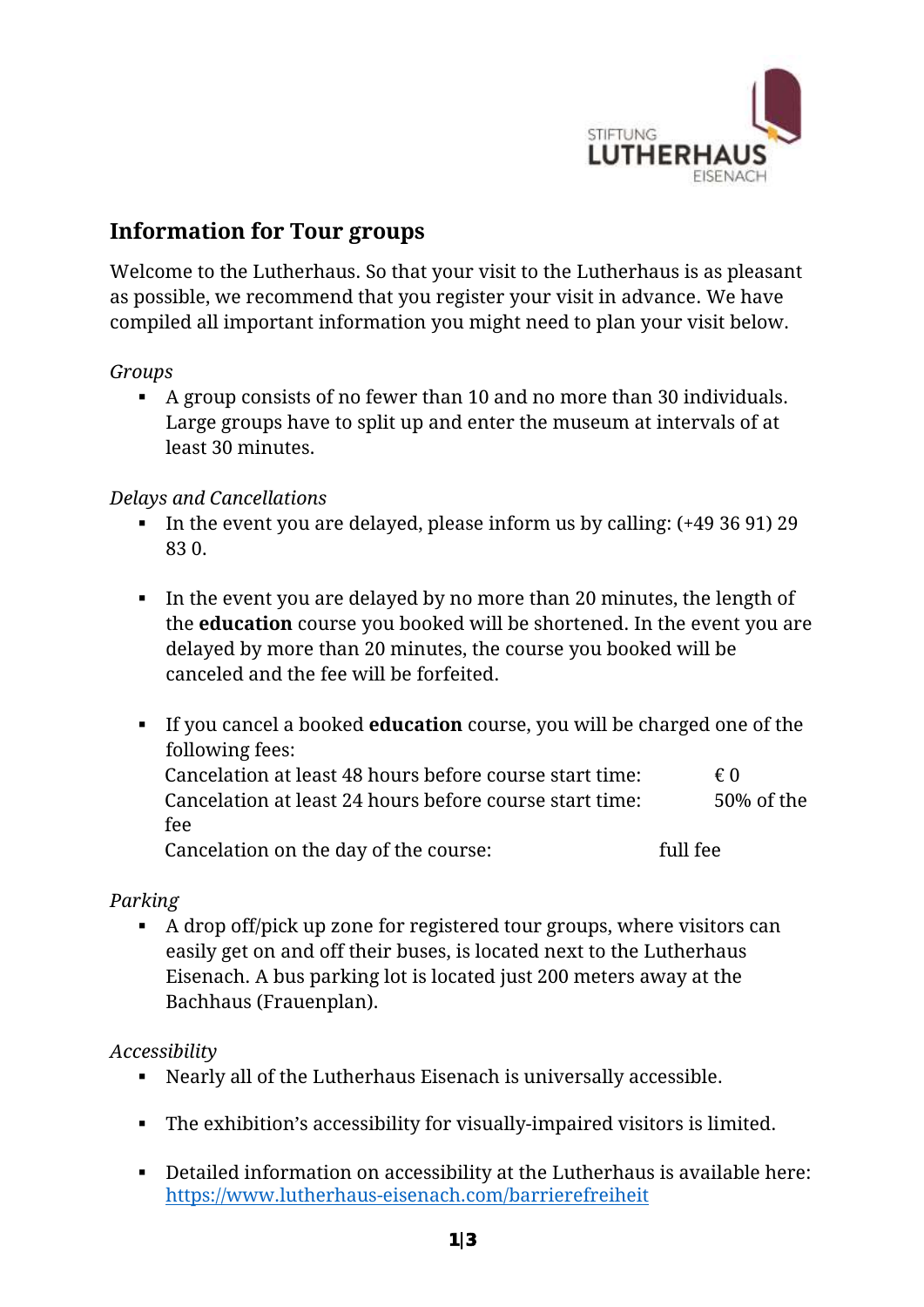

## *Guided Tours*

 The permanent exhibition "Luther and the Bible" is self-guided and designed for you to discover all sorts of things on your own. You can also book a guided tour through the permanent and/or special exhibition beforehand. Simply send a booking request on: [https://www.lutherhaus](https://www.lutherhaus-eisenach.com/museumspaedagogik-angebot/fuehrung-durch-das-lutherhaus)[eisenach.com/museumspaedagogik-angebot/fuehrung-durch-das](https://www.lutherhaus-eisenach.com/museumspaedagogik-angebot/fuehrung-durch-das-lutherhaus)[lutherhaus](https://www.lutherhaus-eisenach.com/museumspaedagogik-angebot/fuehrung-durch-das-lutherhaus)

### *Conduct in the Museum*

- **Flashless** photography without a tripod for personal use is permitted at the Lutherhaus Eisenach.
- Pets may not be taken into the museum, with the exception of guide dogs.
- Food and beverages may not be taken into the galleries or the courtyard.
- Smoking is prohibited inside the entire museum including the courtyard.
- Outerwear, umbrellas, backpacks and purses larger than DIN A  $4(20\times30)$ cm) must be left at the coat check or in a locker.
- See the Museum Rules for more information.

#### *Our Services*

- Coffee and snack vending machines are located in the lobby. Food and beverages may only be consumed in the area around the vending machines. Seating is located there as well as in the exhibition and our shop.
- Every visitor may use the Lutherhaus's WLAN free of charge for 30 minutes.
- The museum shop offers a wide selection of items related to Luther, the Reformation, the Bible and the church. Our richly illustrated exhibition catalog can only be purchased at the museum shop.